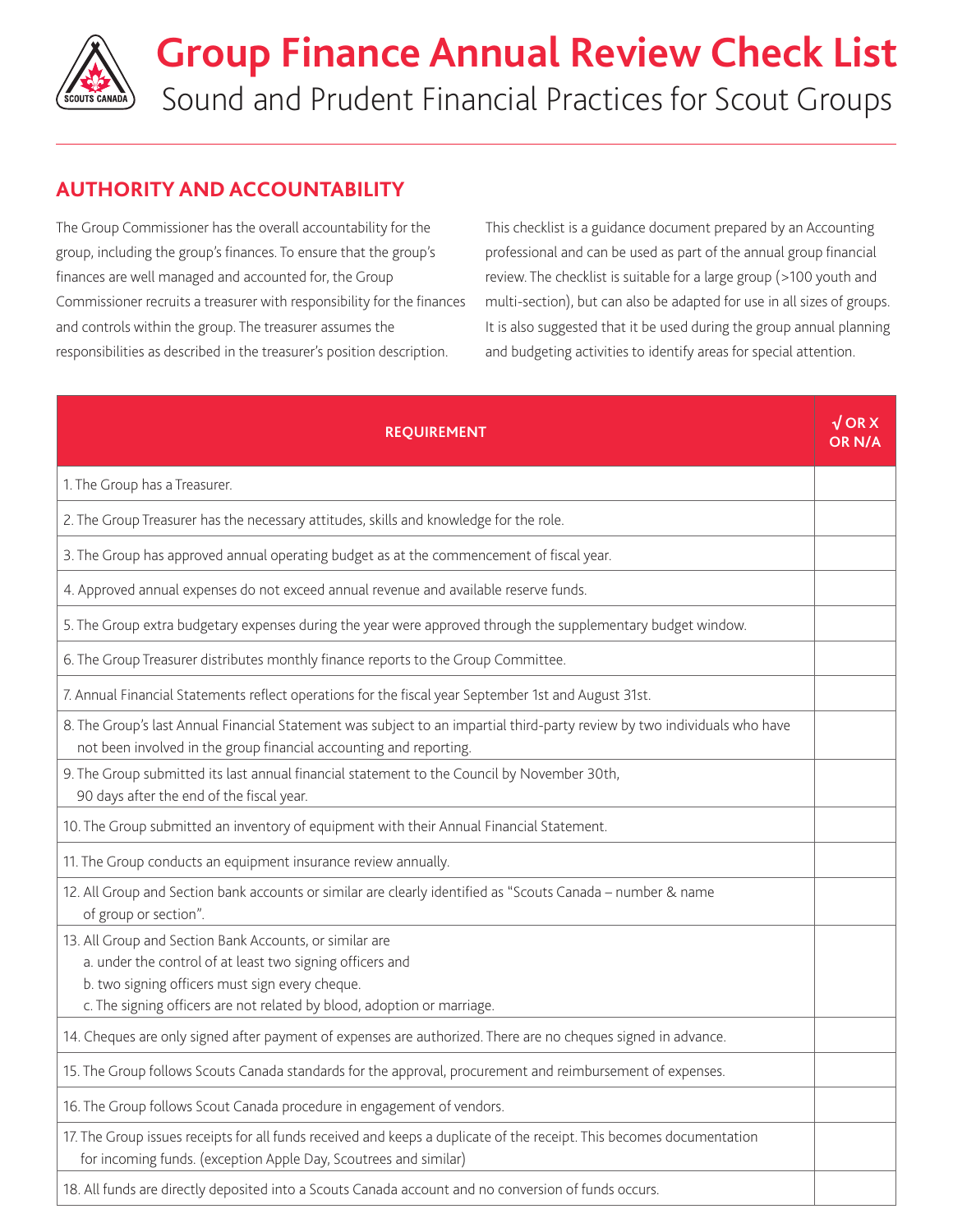

## **Group Finance Annual Review Check List** Sound and Prudent Financial Practices for Scout Groups

**REQUIREMENT √ OR X OR N/A** 19. The Group investments are dully approved 20. As far as possible, cheques pay all expenditures. The cheque register becomes documentation for outgoing funds. Expenditures are supported by original receipts. 21. The group only uses cash advances or electronic payments with the prior approval of the Group Committee. 22. The Group attests that all fund-raising activities have been conducted (or will be conducted) according to Scouts Canada policies and procedures. 24. The group financial record is maintained in line with the Canada Revenue Agency financial records storage policy. **THE ANNUAL FINANCIAL REVIEW √ OR X OR N/A** 25. The Treasurer provided the review team with: a. Copy of general ledger transactional detail b. Monthly bank reconciliations c. Bank statements and investment statements monthly d. List of financial controls e. Fixed asset registers f. Evidence of receipts for expenditures g. Invoices for revenues/ sales h. Registration records reconciled to enrolment at the Council level 26. Availability of cash certificate 27. Availability of Bank reconciliation statement 28. Availability of Investment reconciliation statement 29. Canceled cheques all accounted for 30. Assets/equipment property valued on balance sheet 31. Invoices and receipts sequentially numbered and accounted for 32. Availability of Insurance policy certificates